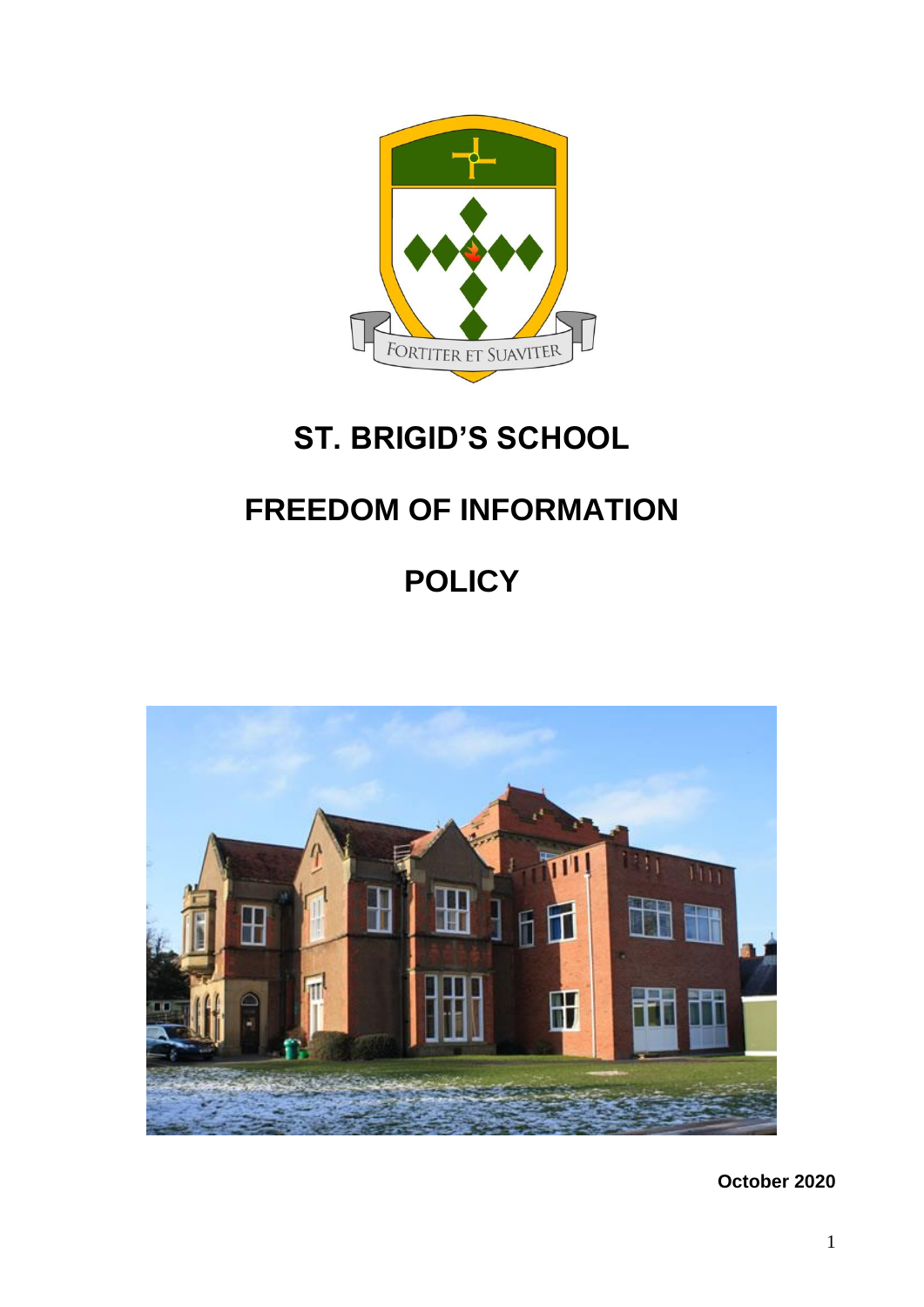### **Introduction**

St. Brigid's School is fully committed to the Freedom of Information Act 2000 (FoIA – the Act) and to the principles of accountability and the general right of access to information, subject to legal exemptions. This policy outlines the School's response to the Act and a framework for managing requests.

## **Background**

The FoIA came fully into force on January 1 2005. Under the Act, any person has a legal right to ask for access to information held by the school. They are entitled to be told whether the school holds the information, and to receive a copy, subject to certain exemptions.

Requests for other information should be dealt with in accordance with the statutory guidance. While the Act assumes openness, it recognises that certain information is sensitive. There are exemptions to protect this information.

The Act is fully retrospective, so that any past records which the school holds are covered by the Act. Records will be retained by the school in accordance with the latest goo practice 'Retention Schedule' guidance.

It is an offence to wilfully conceal, damage or destroy information in order to avoid responding to an enquiry, so it is important that no records that are the subject of an enquiry are amended or destroyed.

Requests under FoIA can be addressed to anyone in the school; so all staff need to be aware of the process for dealing with requests. Requests must be made in writing, (including email), and should include the enquirer's name and correspondence address, and state what information they require. They do not have to mention the Act, nor do they have to say why they want the information.

There is a duty to respond to all requests, telling the enquirer whether or not the information is held, and supplying any information that is held, except where exemptions apply. There is no need to collect data in specific response to a FoI enquiry. There is a time limit of 20days, excluding school holidays, for responding to the request.

#### **Scope**

The FoIA joins the Data Protection Act and the Environmental Information Regulations as legislation under which anyone is entitled to request information from the school.

Requests for personal data are still covered by the Data Protection Act (DPA). Individuals can request to see what information the school holds about them. This is known as a Subject Access Request, and must be dealt with accordingly.

Requests for information about anything relating to the environment – such as air, water, land, the natural world or the built environment and any factor or measure affecting these – are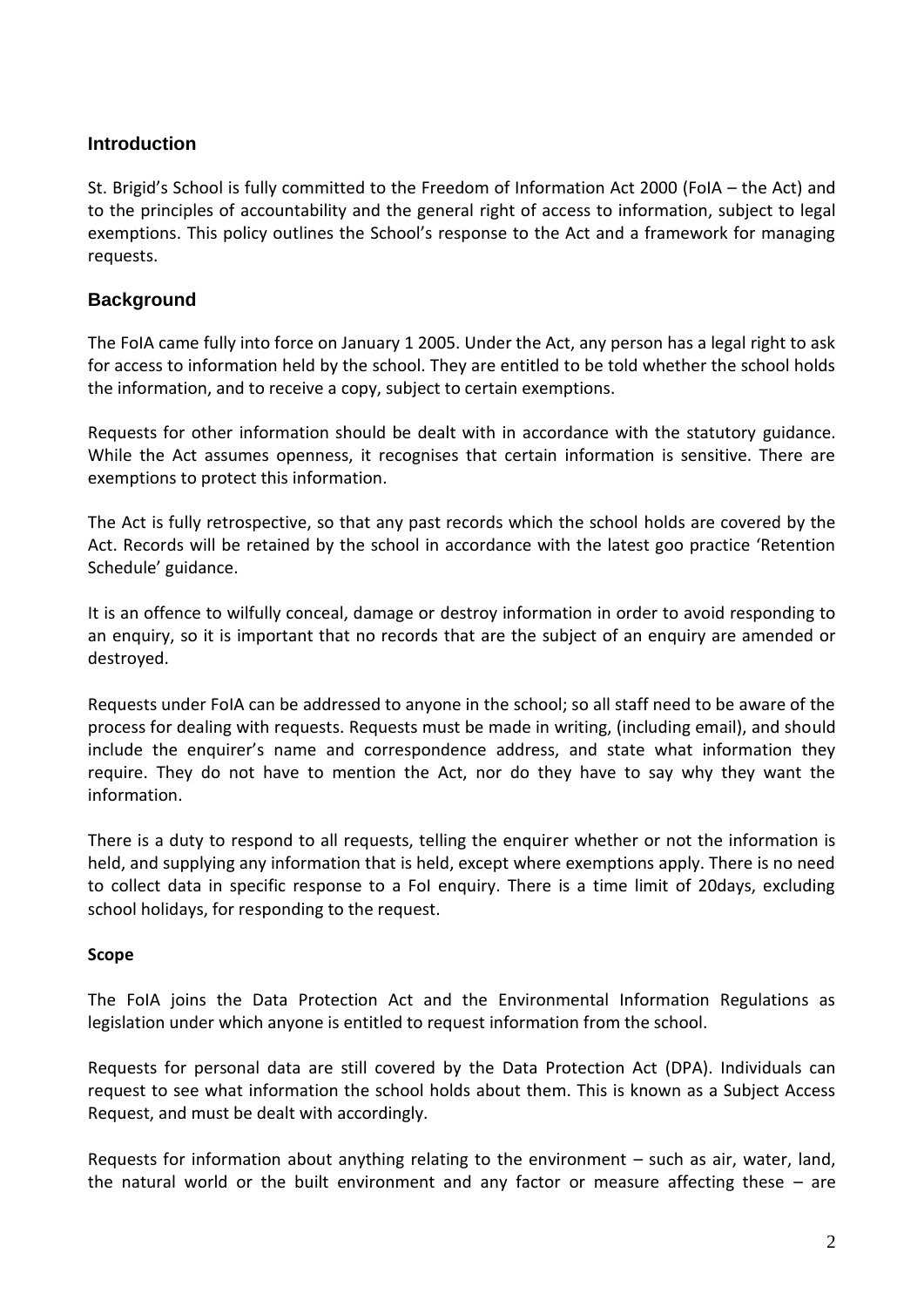covered by the Environmental Information Regulations (EIR). They also cover issues relating to Health and Safety. For example queries about chemicals used in the school or on school land, phone masts, car parks etc. would all be covered by the EIR. Requests under EIR are dealt with in the same way as those under FoIA, but unlike FoIA requests, they do not need to be written and can be verbal.

If any element of a request to the school includes personal or environmental information, these elements must be dealt with under DPA or EIR. Any other information is a request under FoIA, and must be dealt with accordingly.

#### **Obligations and Duties**

The school recognises its duty to:

- provide advice and assistance to anyone requesting information. We will respond to straightforward verbal requests for information, and will help enquirers to put more complex verbal requests into writing so that they can be handled under the Act.
- tell enquirers whether or not we hold the information they are requesting (the duty to confirm or deny), and provide access to the information we hold in accordance with the procedures laid down by the local authority.

#### **Publication Scheme**

St. Brigid's School has adopted the Model Publication Scheme for Schools approved by the Information Commissioner.

#### **Dealing with Requests**

We will respond to all requests in accordance with the procedures laid down by the local authority (Denbighshire County Council). We will ensure that all staff are aware of the procedures.

#### **Exemptions**

Certain information is subject to either absolute or qualified exemptions. When we wish to apply a qualified exemption to a request, we will invoke the public interest test procedures to determine if public interest in applying the exemption outweighs the public interest in disclosing the information. We will maintain a register of requests where we have refused to supply information, and the reasons for the refusal. The register will be retained for 5 years.

#### **Public Interest Test**

Unless it is in the public interest to withhold information, it has to be released. We will apply the Public Interest Test before any qualified exemptions are applied.